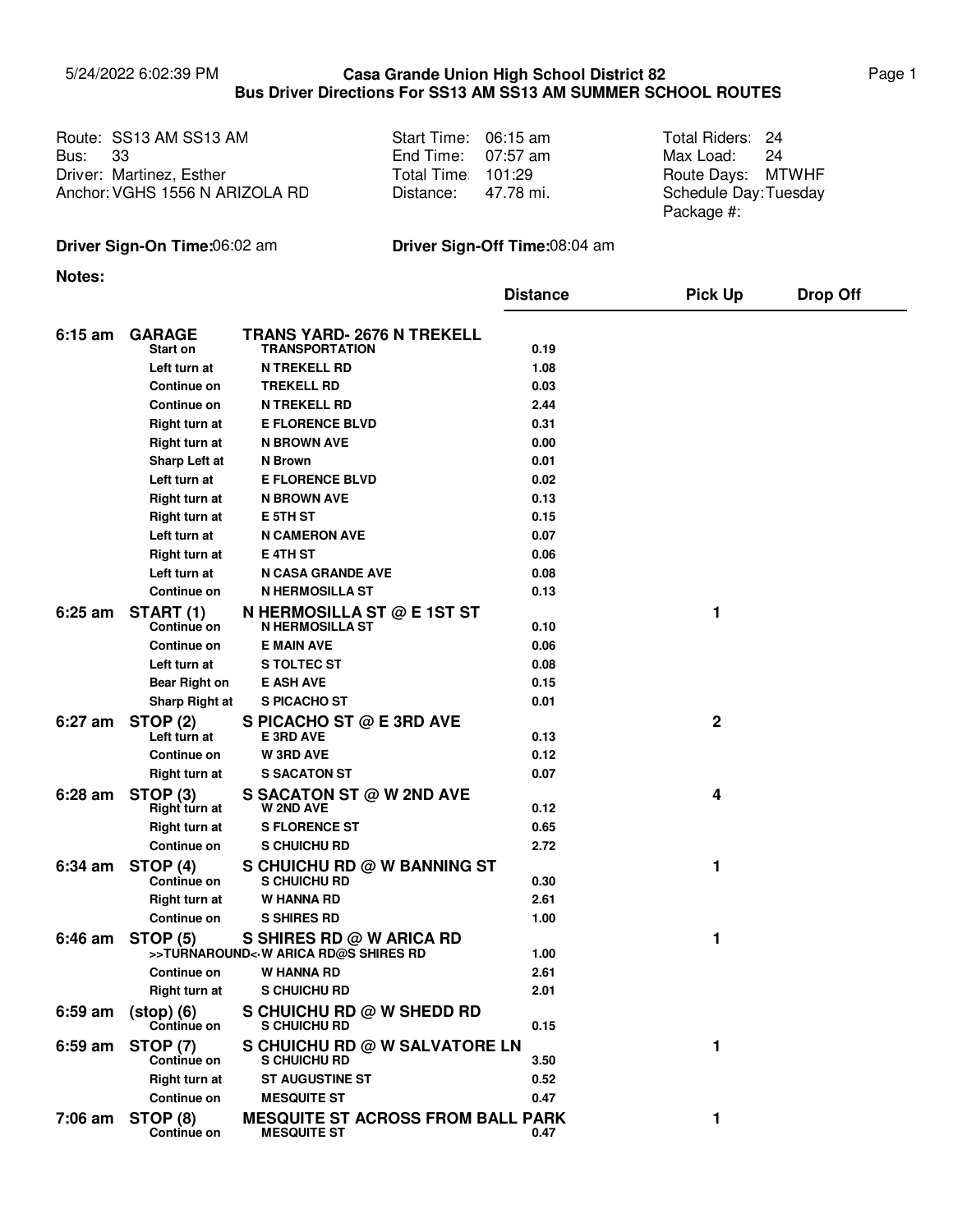## 5/24/2022 6:02:39 PM **Casa Grande Union High School District 82** Page 2 **Bus Driver Directions For SS13 AM SS13 AM SUMMER SCHOOL ROUTES Casa Grande Union High School District 82**

|         |                                  |                                                                   | <b>Distance</b> | <b>Pick Up</b> | <b>Drop Off</b> |
|---------|----------------------------------|-------------------------------------------------------------------|-----------------|----------------|-----------------|
|         |                                  |                                                                   |                 |                |                 |
|         | Left turn at                     | <b>TOHONO ST</b>                                                  | 1.21            |                |                 |
|         | Right turn at<br>Left turn at    | <b>ST AUGUSTINE ST</b>                                            | 0.23<br>3.65    |                |                 |
|         |                                  | S CHUICHU RD                                                      |                 |                |                 |
| 7:14 am | <b>STOP (9)</b><br>Right turn at | S CHUICHU RD @ W SHEDD RD<br><b>W SHEDD RD</b>                    | 1.01            | 2              |                 |
|         | Left turn at                     | <b>S TREKELL RD</b>                                               | 2.10            |                |                 |
| 7:19 am | <b>STOP (10)</b><br>Continue on  | S TREKELL RD @ W WOODCREST ST<br><b>S TREKELL RD</b>              | 3.05            | 3              |                 |
|         | Sharp Right at                   | <b>E JIMMIE KERR BLVD</b>                                         | 0.22            |                |                 |
|         | Continue on                      | <b>W JIMMIE KERR BLVD</b>                                         | 0.57            |                |                 |
|         | Right turn at                    | <b>S KEELING RD</b>                                               | 0.05            |                |                 |
| 7:26 am | <b>STOP (11)</b><br>Bear Left on | S KEELING RD @ W MAIN AVE<br><b>W MAIN AVE</b>                    | 0.46            | 2              |                 |
|         | Left turn at                     | <b>S PEART RD</b>                                                 | 0.05            |                |                 |
|         | <b>Sharp Right at</b>            | W HIGHWAY 84                                                      | 0.24            |                |                 |
|         | Sharp Left at                    | <b>S NOBLE ST</b>                                                 | 0.14            |                |                 |
|         | <b>Right turn at</b>             | <b>W NOBLE CIR</b>                                                | 0.44            |                |                 |
| 7:30 am | <b>STOP (12)</b><br>Continue on  | W NOBLE CIR $@$ S NOBLE ST<br><b>S NOBLE ST</b>                   | 0.18            | 2              |                 |
|         | Bear Left on                     | <b>W HIGHWAY 84</b>                                               | 0.44            |                |                 |
|         | Continue on                      | <b>W SELMA HWY</b>                                                | 0.36            |                |                 |
| 7:32 am | <b>STOP (13)</b><br>Continue on  | 13047 W SELMA HWY<br><b>W SELMA HWY</b>                           | 0.09            | 1              |                 |
|         | Right turn at                    | <b>SHENNESS RD</b>                                                | 0.15            |                |                 |
| 7:33 am | <b>STOP (14)</b>                 | S HENNESS RD @ W PATINA WAY                                       |                 | 1              |                 |
|         | Continue on                      | <b>SHENNESS RD</b>                                                | 0.18            |                |                 |
|         | <b>Sharp Right at</b>            | W HIGHWAY 84                                                      | 0.16            |                |                 |
| 7:34 am | <b>STOP (15)</b><br>Continue on  | W HIGHWAY 84 $@$ S CASA VERDE<br>W HIGHWAY 84                     | 0.45            | 1              |                 |
|         | <b>Bear Right on</b>             | <b>S ARIZOLA RD</b>                                               | 0.22            |                |                 |
| 7:35 am | <b>END (16)</b><br>Continue on   | S ARIZOLA RD @ W CHACON DR<br><b>S ARIZOLA RD</b>                 | 1.25            | 1              |                 |
|         | Continue on                      | N ARIZOLA RD                                                      | 0.91            |                |                 |
|         | Right turn at                    | <b>E SANDALWOOD RD</b>                                            | 0.25            |                |                 |
|         | Left turn at                     | <b>N OAK ST</b>                                                   | 0.03            |                |                 |
|         | <b>Right turn at</b>             | <b>E SANDALWOOD RD</b>                                            | 0.03            |                |                 |
|         | Left turn at                     | <b>N CLEMENTS RD</b>                                              | 0.06            |                |                 |
|         | Continue on                      | <b>Clemons</b>                                                    | 0.36            |                |                 |
|         | Left turn at                     | <b>VISTA GRANDE LOADING ZONE</b>                                  | 0.10            |                |                 |
| 7:42 am | <b>DEST (17)</b><br>Continue on  | <b>VGHS 1556 N ARIZOLA RD</b><br><b>VISTA GRANDE LOADING ZONE</b> | 0.10            |                | 24              |
|         | <b>Right turn at</b>             | <b>Clemons</b>                                                    | 0.30            |                |                 |
|         | Continue on                      | <b>N CLEMENTS RD</b>                                              | 0.06            |                |                 |
|         | Right turn at                    | <b>E SANDALWOOD RD</b>                                            | 0.03            |                |                 |
|         | Right turn at                    | <b>N OAK ST</b>                                                   | 0.08            |                |                 |
|         | Continue on                      | <b>E CAROLYN WAY</b>                                              | 0.23            |                |                 |
|         | Right turn at                    | N ARIZOLA RD                                                      | 0.51            |                |                 |
|         | Left turn at                     | <b>E COTTONWOOD LN</b>                                            | 1.51            |                |                 |
|         | Right turn at                    | <b>N TREKELL RD</b>                                               | 1.44            |                |                 |
|         | Continue on                      | <b>TREKELL RD</b>                                                 | 0.03            |                |                 |
|         | Continue on                      | <b>N TREKELL RD</b>                                               | 1.08            |                |                 |
|         | <b>Right turn at</b>             | <b>TRANSPORTATION</b>                                             | 0.19            |                |                 |
| 7:57 am | <b>GARAGE</b>                    | <b>TRANS YARD- 2676 N TREKELL</b>                                 |                 |                |                 |